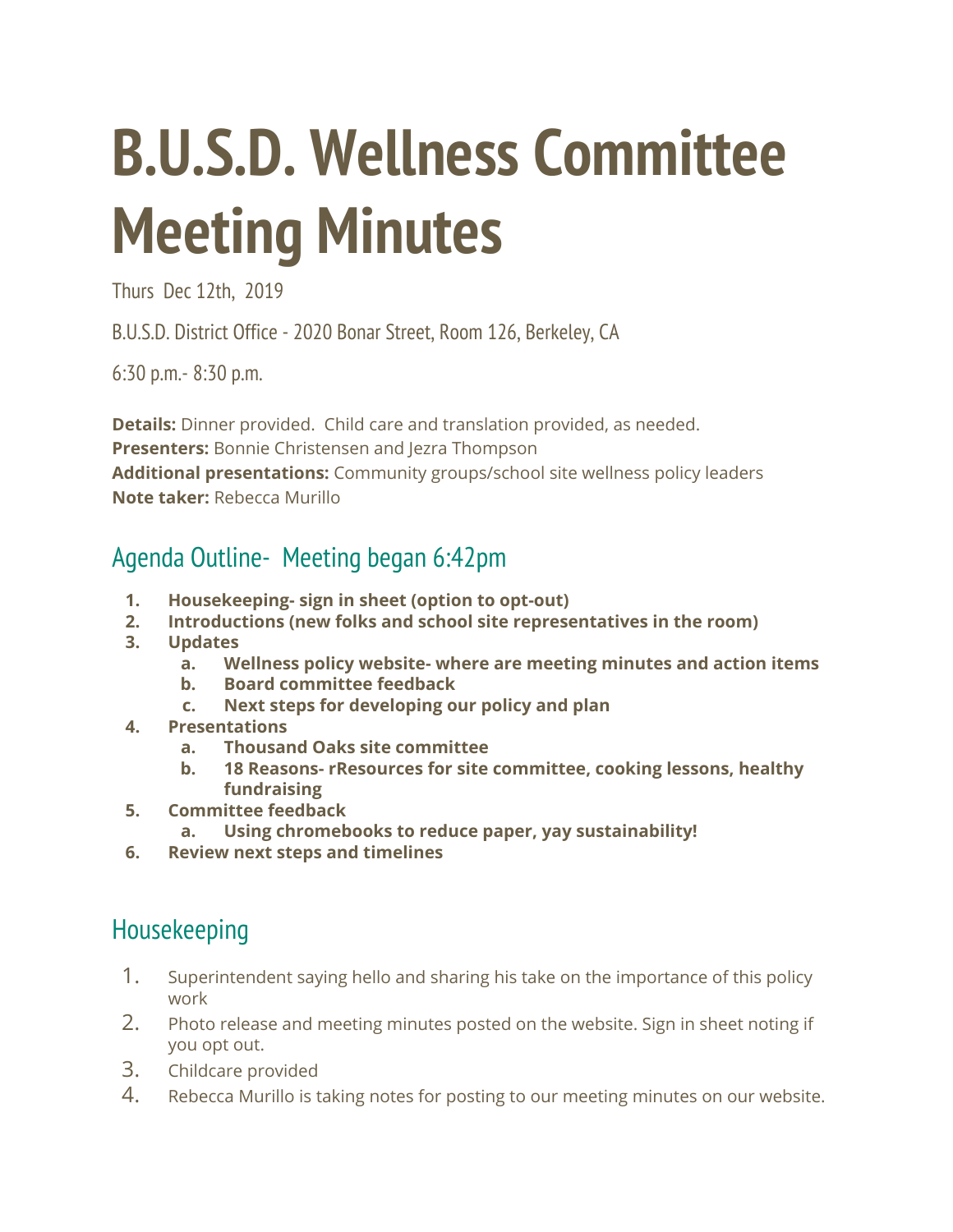5. We have a compost bin added to all rooms on the 1st floor now. New addition from the maintenance dept (thank you!)

## Introductions - Jezra, 10 min

We have a growing committee contact list. We've reached out to school site etrees and BHS listserv to gain new members representative of our diverse community.

- **1. Circle introductions**
	- **a. Name**
	- **b. Which site are you representing?**

# Updates - 15 min (began 6:50pm) (actual time 10 minutes)

#### **Brief history of how we got to the draft we have today**

- We've developed more of an umbrella policy, not just concerning food and nutrition
- This group has pieced together a policy with work done last year and we've written a 30 page draft document

#### **Feedback from the Board Board Policy Committee -12 min**

- Bonnie and Jezra presented to the School Board Policy Subcommittee work thus far.
- They recommend parsing out the draft comprehensive wellness policy into two documents:
	- 1) a brief policy doc for Board approval, including costs, timeline, and vision; and 2) a plan that outlines how we intend to implement the policy.

#### **Feedback from Superintendent**

- Bonnie and Jezra met with new Superintendent Dr. Brent Stephens in July, then again in December
- $\circ$  He recommends reviewing draft wellness policy and, where possible, adding updates to [existing](https://docs.google.com/spreadsheets/d/1LYJX-PbUXCHQgP0eK14M2ldn350O3oNEfsa8ew2ktVU/edit#gid=605774558) policies with language written in this draft wellness policy.
	- Next steps are to use this edited version to this draft policy with vision and goals that guides the plan.

#### **The difference between a policy and a plan**

- A **Policy** is a set of common rules and regulations, which forms as a base to take day to day decisions. **Policies** are decision oriented.
- A **Plan** outlines how we will achieve organizational goals and objectives. It includes strategies concentrated toward actions.

## Next Steps- Bonnie and Jezra

- We want to update the policies that exist and create new policies, as needed and informed by the draft comprehensive wellness policy.
- Meet with the Board Subcommittee and Superintendent for feedback on policy, plan, and updated existing policies. Present back to the committee in March.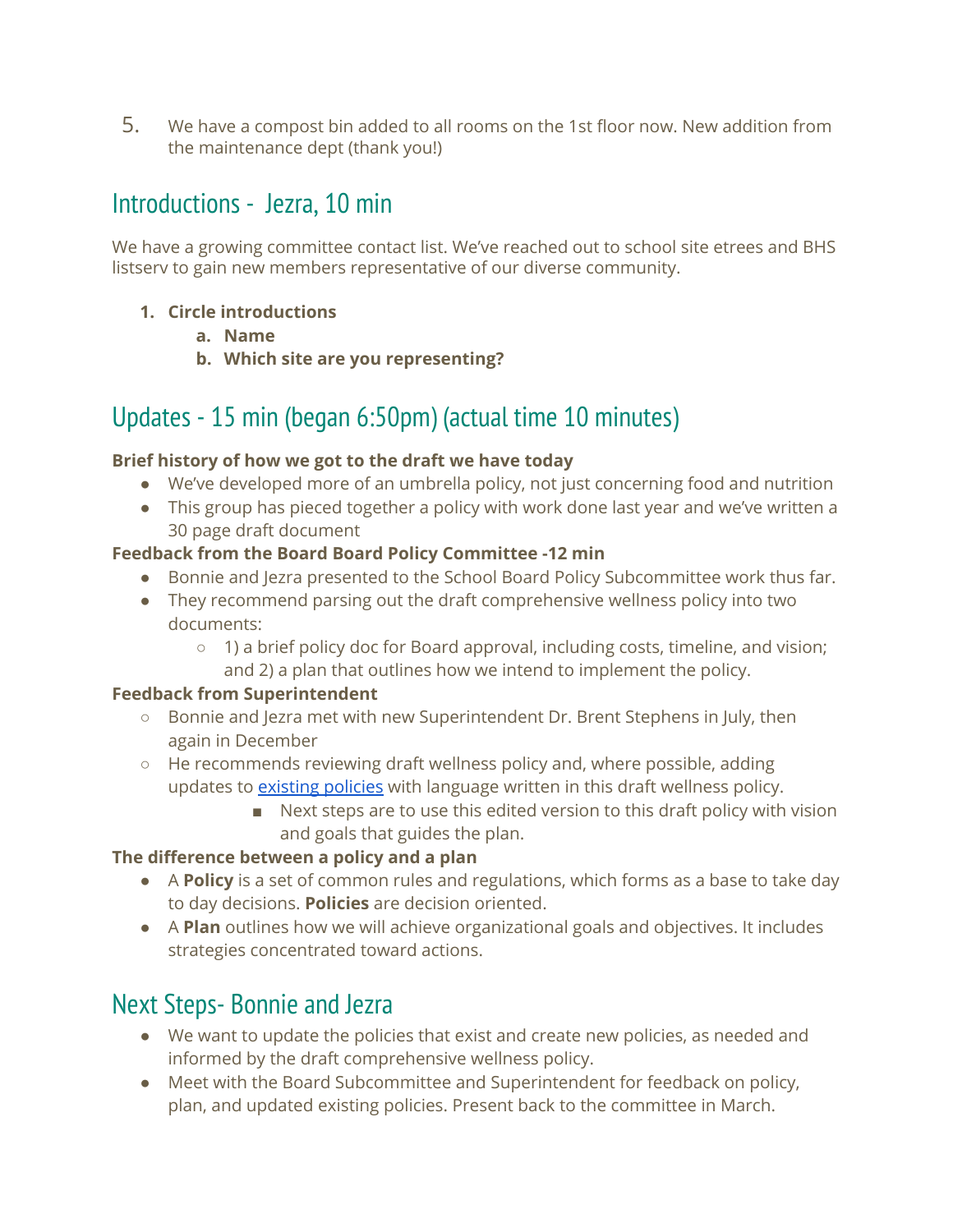# Presentations - 30 min (began at 7)

#### **Tour our website - 3 min, led by Jezra**

- Navigated to the "Comprehensive Wellness Policy" page, draft, outline of goals, responsibilities
- We post meeting minutes here and pictures. By signing the sign in sheet tonight you are opting in, unless you otherwise noted.
- We will have stories and examples from sites in the section for site committees. Jezra will work with our presenters to post their presentations there for future reference.

#### **Surveying sites and developing site committees - [hyperlinked](https://docs.google.com/presentation/d/17AhZssdSgUTvU9FVqp9urCh0g63n_W_fzEzJT12gThw/edit) here. Presented by Vika Teicher, James Na and Hollis Williams - 20 min**

Frame the presentation - Jezra

- 1. Introduce how we got here
- **2.** PT leads Vika, Hollis, James presenting on their work developing site committees and surveys. The presentation will be shared on our website under site committees so we can share and reference their work for future committees.

#### Presenters - Vika, James, Hollis

**Goals:** get interest from community to join site committee.

- 1. Creating a wellness school board role on the PTA
- 2. Getting folks to sign up to join the wellness committee at back to school night
	- a. Small sign up sheet on a table, talked to a lot of people, spoke about the Wellness Policy committee + sharing big ideas
- 3. Share out the wellness policy and work at the PTA board meeting
	- a. Took a few minutes to gauge interest and capacity
- 4. Get buy in from the principal and family engagement officer
	- a. Shared goals, asked if they could join staff meeting

**Lessons learned**: Getting participation site committee Meetings

- 5. First meeting
	- a. Smaller group than they thought but a lot of passionate people
	- b. Created subcommittees to tackle different issues: classroom food, staff wellness, lunch and recess time
- 6. Second meeting
	- a. Solidify subcommittees

**Surveys:**Process for assessing survey information

1. Summarize responses, themes, and present findings to principal and policy committee (How the survey was presented. Recommendations for analyzing results, by whom, when, and what we'll do with this information).

**Lessons learned:** Administering surveys for staff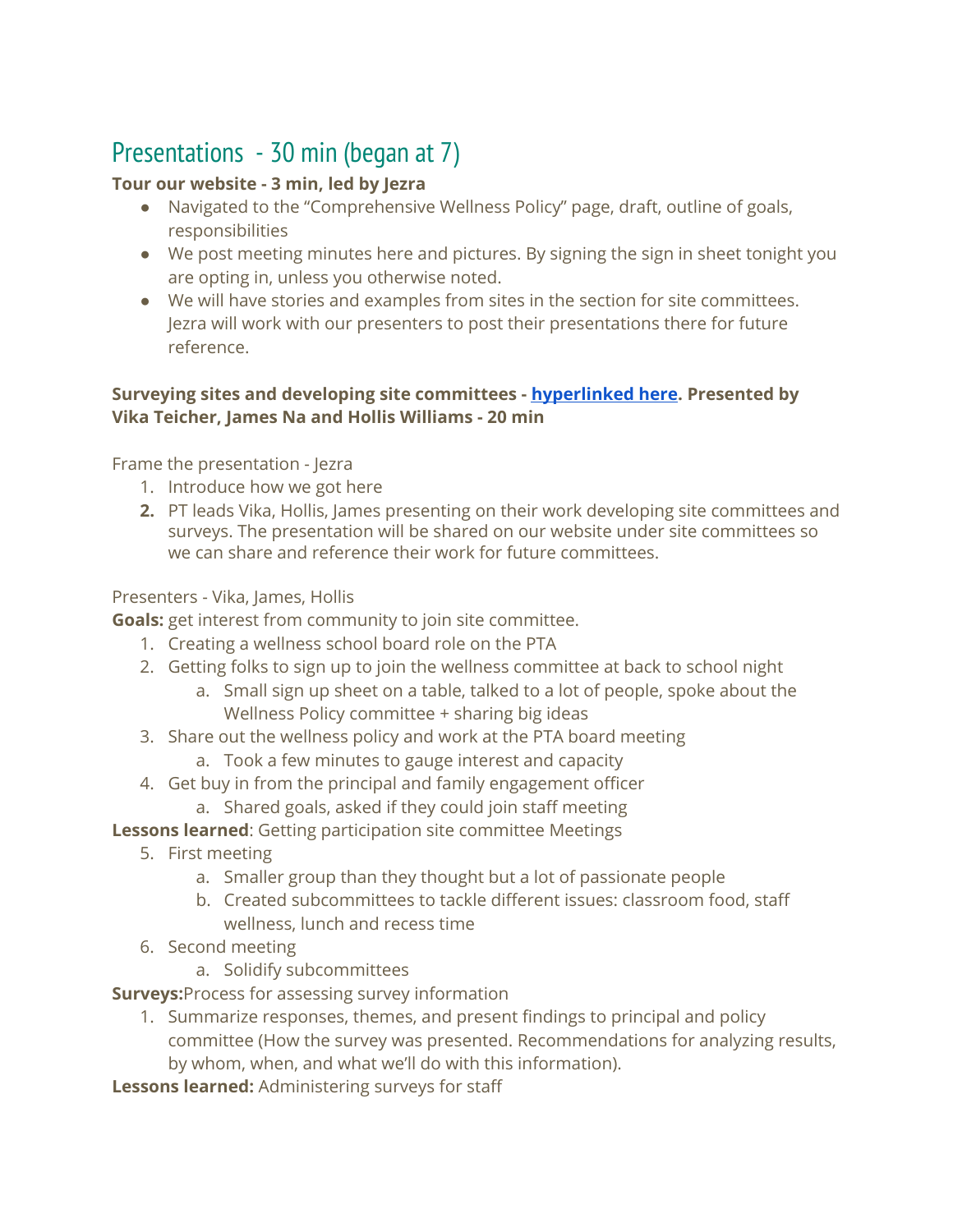- 7. Question time, tools for analyzing. Timing of survey administration was difficult- mid october seemed like a stressful time
- 8. Follow the passion of the committee members
- 9. Finding creative ways to get parents involved
- 10. Presented the current survey not open ended questions
- 11. Revised site survey pilot at one elementary school
	- a. Want to make sure survey captures an inclusive sample
	- b. Ordinal and Likert scale
	- c. Hoping to administer on chromebooks in meetings
	- d. Takes a little over 5 minutes to complete vs 20+ minutes with open-ended questions
	- e. Consider adding these questions into existing site surveys that principal and PTA sends out already.

#### **Lessons learned** - Analysing survey information so it's useful

- 2. Difficulty analyzing open ended questions
- 3. Used word frequency to look through dense answers, identified key words and phrases to determine next best steps

#### **Recommendations:**

- 1. Vika weighed in on whether site champion should be paid or not
- 2. Q/A from committee (fielded by Vika, James, Hollis) (began at 7:25)
- 3. What will funding look like at sites?
- 4. Public Health City Dept rep asks: have you visited other sites who are fundraising? a. Have not gotten too involved, will make an effort to connect with OUSD
- 5. Staff wellness: look into Kaiser Permanente; other orgs that have been putting staff wellness as a top priority for a while. Jezra is leading staff wellness activities at the district office.
- 6. Survey ACES in schools- affects both staff and children

#### **18 Reasons cooking demo option for families and kids - (began at 7:37) 5 min Rebecca**

**Jezra introduced -** Rebecca shared resources on cooking lessons and healthy fundraising for site committee trainings

- 1. **Goals**: Share suite of resources for healthy school communities. Inspire site champions to reach out to 18 R to provide this at their site (free of charge)
- 2. Lesson [Example-](https://drive.google.com/file/d/18Khq3ezcSeT0ec7I9YNGCkFEQ8FC5c1G/view?usp=sharing) Fruits and Veggies